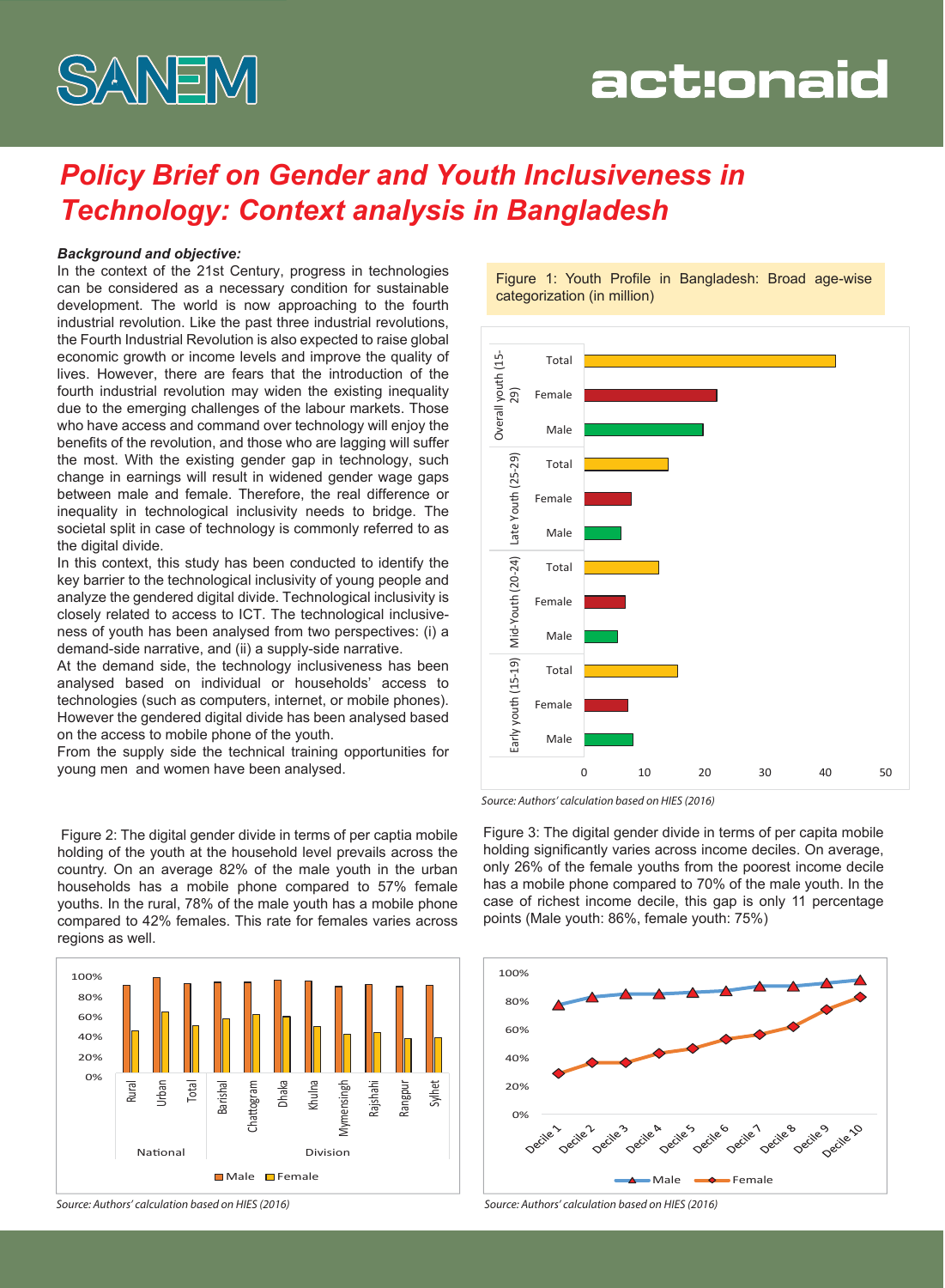For understanding the intra-household gender disparity in terms of access to technology, an intrahousehold gender parity score is calculated as follows

> Number of female youth with mobile in a household Total number of female youth in that household Number of male youth with mobile in a household Total number of male youth in that household

If in a typical household there are three female youth and three male youth members where only one female youth has a mobile phone, and all-male youth has a mobile phone, then the per capita mobile holding for female youth in that household will be  $1/3$  (0.33 or 33%), and for the male, it will be 1 (or 100%). The ratio of these two values (i.e. 0.33, in this case) would indicate the nature of intra-household gender parity with respect to access to ICT technology. A score of 1 would indicate perfect parity for a household and vice-versa.

Figure 4: Based on the constructed Gender Parity Score, it is observed that the gender parity in rural (0.41) is lower than urban (0.56). Sylhet has the highest disparity (0.29) followed by Rangpur (0.37), Rajshahi (0.41), Mymensigh (0.43) and Khulna (0.45).



*Source: Authors' calculation based on HIES (2016) Source: Authors' calculation based on HIES (2016)*

Map 1: High regional disparity in household computer holding by districts is evident. Out of the 64 districts, 45 districts has average household computer holding rate lower than the national average (6%).



*Source: Authors' representation based on MICS (2019) Source: Authors' representation based on MICS (2019)*

Figure 5: Gender parity increases with household income deciles. For the poorest income decile, if in a household, all male youths have a mobile phone, then on an average 28% of the females are likely to have a mobile phone. At the richest income decile, this rate would be 74%



Map 2: Regional disparity in female youth ever used computer by districts is also evident. Female youth in Dhaka has more access to computers (21%) followed by Rajshahi (12.17 %),Chattogram (12.07 %), Jessore (12 %), Khulna (10%).

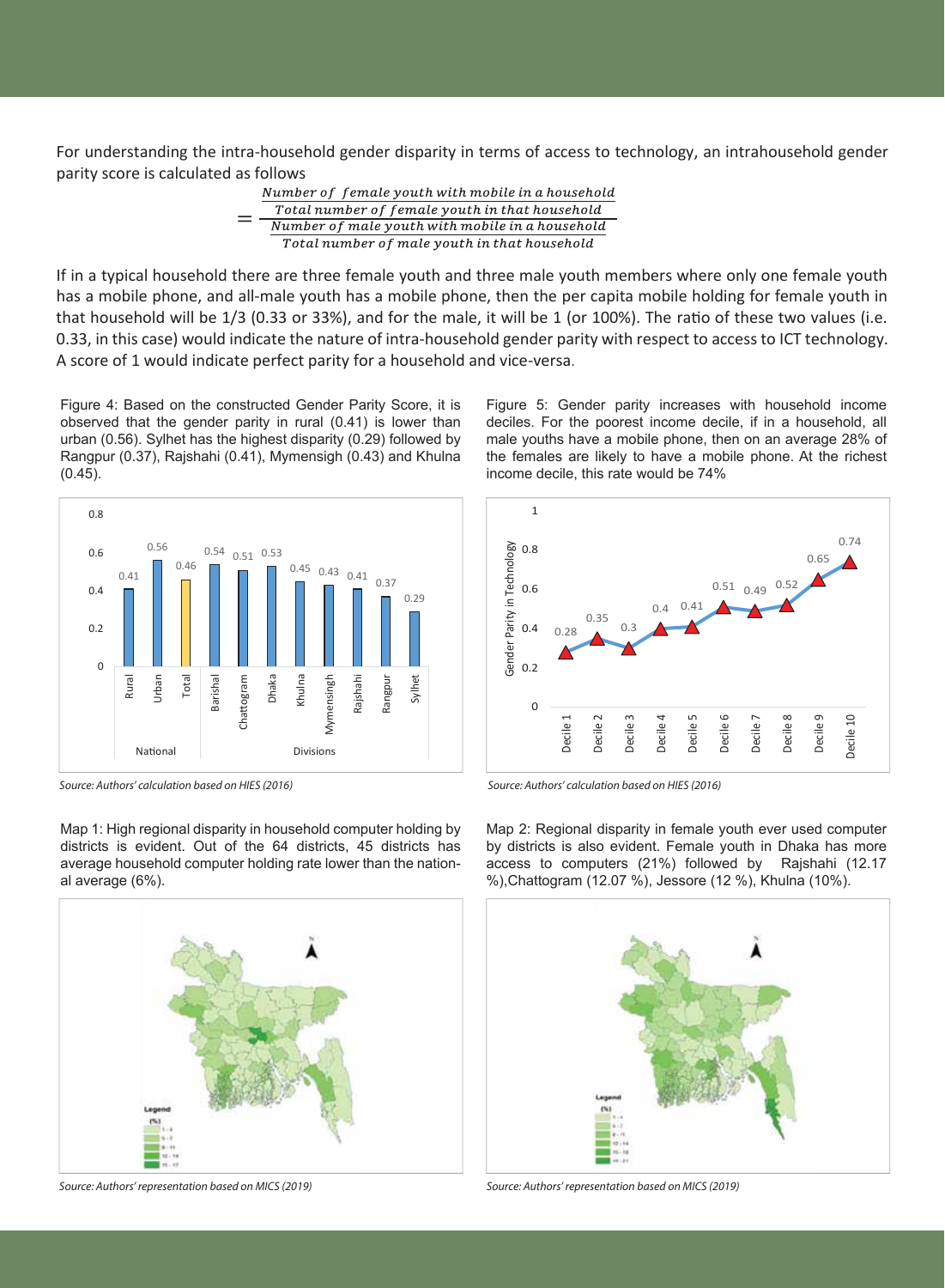Figure 6: Percentage of households having computer in Bangladesh is much lower (6%) relative to its comparator countries (India 17%, Vietnam 33%)



*Source: Authors' representation based on Global Household indicator data (2019) Source: Authors' representation based on Global Household indicator data (2019)*





*Source: Authors' calculation from MICS 2019 Source: Authors' calculation from MICS 2019*

Map 3: Regional disparity in household internet access is evident. On average, the North-western and Chattogram hill tract districts have less access to the internet than other parts of the country.



*Source: Authors' representation based on MICS (2019) Source: Authors' representation based on MICS (2019)*

Figure 7: Percentage of population having internet access in Bangladeh (18.2%) is much lower than the comparator countries (India 29.5%, Sri Lanka 32%, Vietnam 47%)





Map 4: Regional disparity in female youth ever used internet is also evident. The lowest rates are observed in Rangamati, Panchagarh, Bhola, Thakurgaon, and Lalmonirhat (each less than 5%).

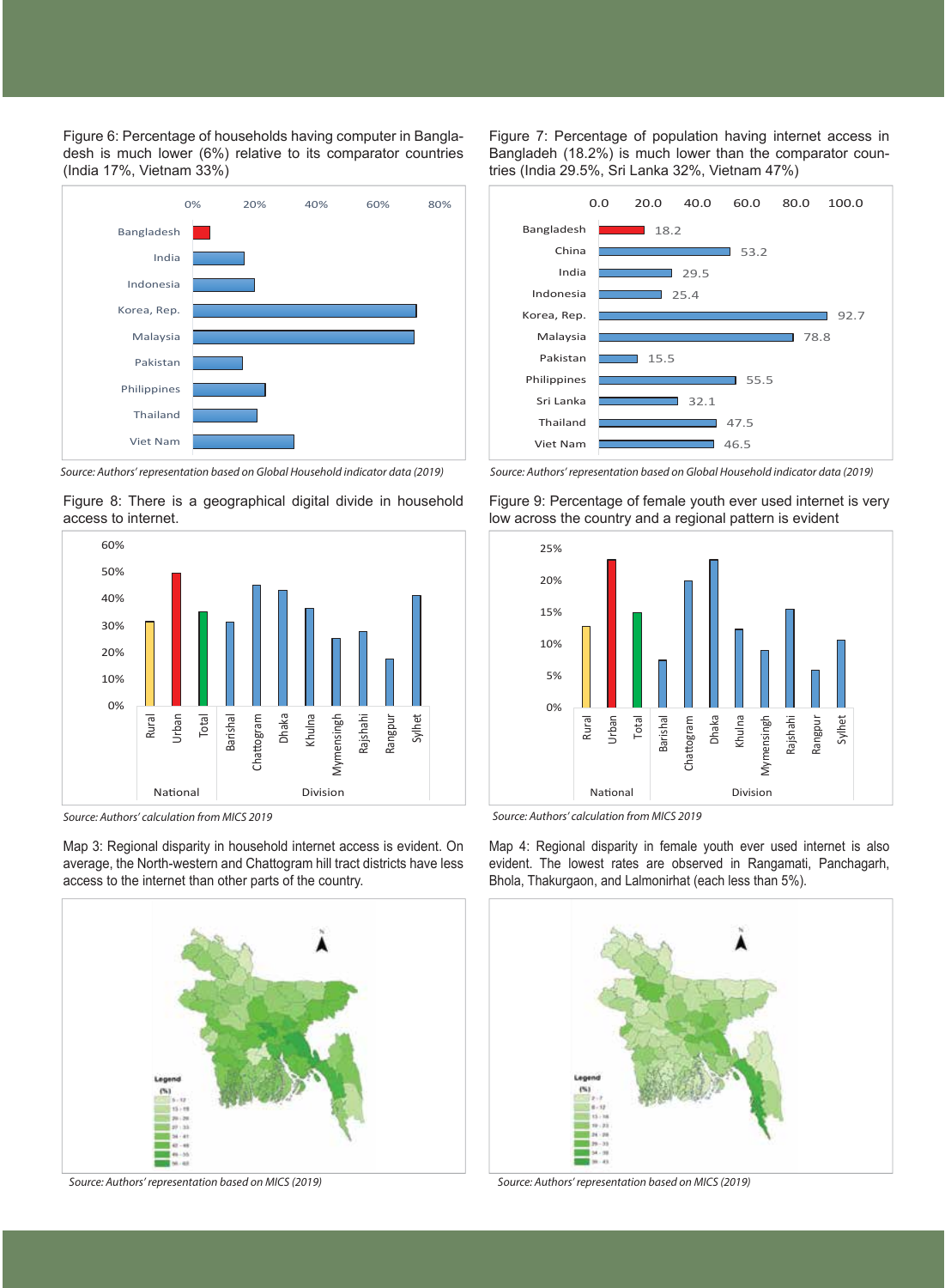From the above analysis, it is clear that there is a regional and gender disparity in case of technological inclusivity of youth. while overall scenario for computer and internet access is not satisfactory, youth from some districts have more access to technology while those from margianlized areas are lagging behind. Moreover Bangladesh is lagging behind to its comparator countries in case of technological inclusiveness. Although the digital gender divide is prevalent all over the country, it is more severe in those marginalized regions.

However, the supply-side perspectives of technology inclusiveness are different than the demand side. It is noteworthy that, even if someone lacks access to technology due to demand-side constraints (such as income barriers), in the existence of a well supply of training on technical education (such as on the computer) the challenges originating from the demand side constraints can be mitigated to a large extent. Moreover, such training in technical trades also helps to cope-up with the notion commonly referred to as 'second-level digital divide' (Hargittai, 2004). The government has already taken steps to boost up technical or vocational education and training programmes in the country. There are 71 Technical Training Centres(TTCs), 49 Government polytechnic institutes, 64 technical schools and colleges, and 511 private polytechnic institutes. Despite the commitments from the government, there are still many loopholes in the existing vocational education and training in Bangladesh. The key challenges of TVET sector in Bangladesh are: (i) low quality of training and trainers (ii) gender and regional disparity in participation (iii) a mismatch between demand and supply (iv) lack of awareness of the training programmes (v) bleaker job market prospect of the trained (vi) lack of credibility and international accreditation to the training programmes and (vii) lack of governance in the TVET operation.

Figure 10: For all age categories, the participation of youth in training is very low and there is also a gender difference: female youth are lagging behind



Figure 12: Bangladesh is lagging behind to its comparator countries in terms of quality of TVET (ranks 124 among 141 countries)





Figure 11: Regional divide in case of youth participation in technical training is evident



*Source: Authors' calculation from LFS 2017 Source: Authors' calculation from LFS 2017*

Map 5: A regional pattern in case of youth participation in training is evident. The rate is lowest for Gopalganj (0.49%), Brahmanbaria (0.58%), Maulivibazar (0.74%), Cox's Bazar (0.83%), and Shariatpur (0.89%).

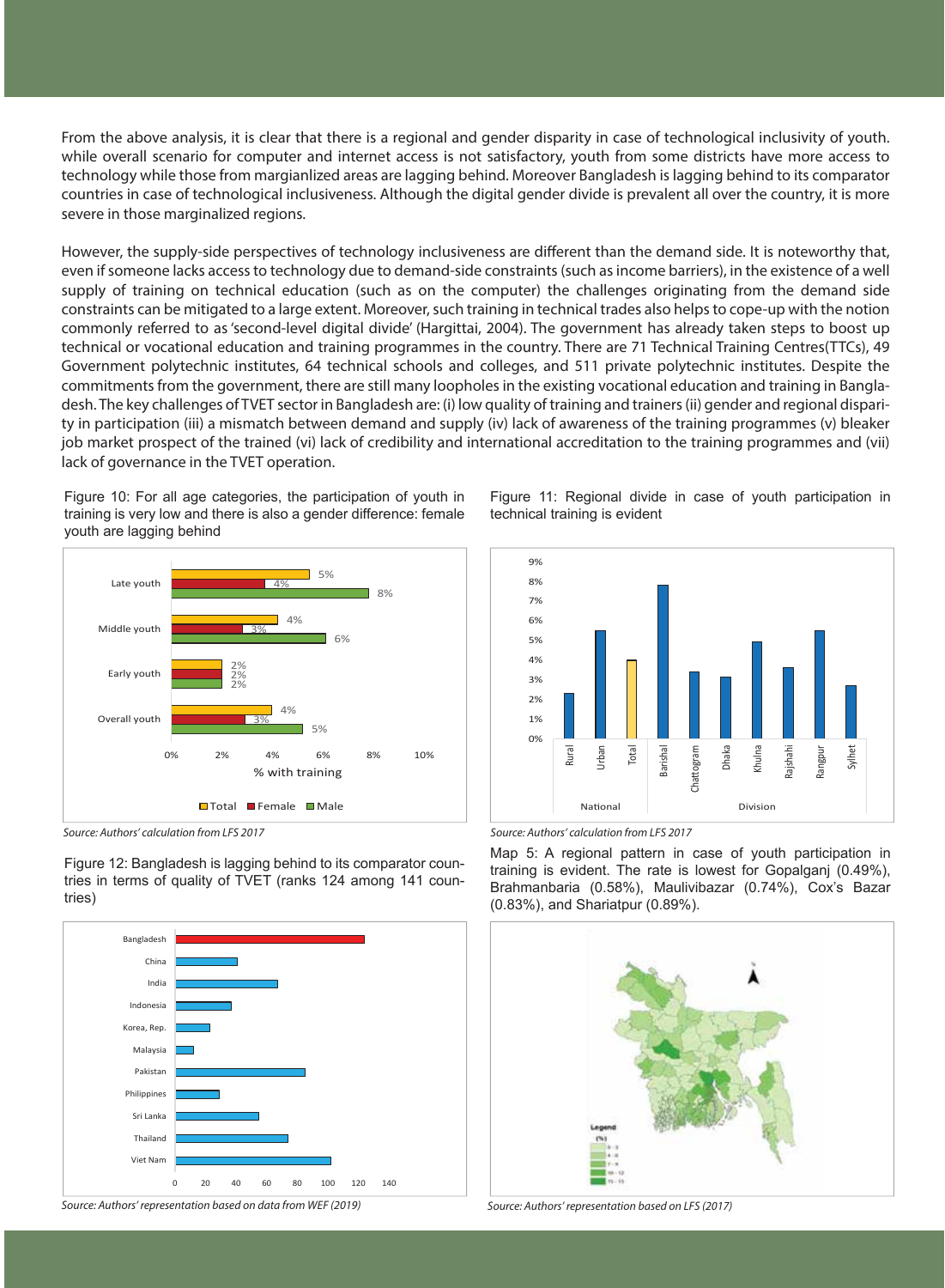Figure 13: Empirical findings: Significant discriminatory behavior against female youth in technology inclusiveness in Bangladesh

The Blinder-Oaxaca Decomposition technique has been applied to see the gender discrimination against women in Technology inclusiveness where the Outcome variable is the household per capita mobile holding of youth.

The technological differential between male and female is 0.321, or 32 percentage points of which 0.7 percentage points is explained endowment effect and 31.4 percentage points is due to discrimination.

Female youth belonging to a household in Rajshahi, Rangpur and Sylhet division and rural areas face more discrimination than those of Dhaka division and urban areas respectively. Moreover, the discrimination increases if the proportion of female members in the household is higher and the head of the household is male.

The discrimination faced by the female youth decreases with household income and average education of the household members. Moreover the discrimination against female youth is lower in households with an external migrant member and households in Dhaka, Chittagong, Barishal divisions.



### *Recommendations:*

*A revamped focus is needed in formulating a Gender Inclusive ICT Policy and Action Plan:* There is a need for revamped action for formulating a Gender Inclusive ICT **Policy and Gender Inclusive ICT Action Plan.** 

**ICT-friendly fiscal policy should be considered with priority:** As women are lagging behind, some special packages can be offered to them such as offering tax rebate on purchasing a technological device (such as a computer or mobile phones) or offering internet at a subsidized price. Female students can be made eligible for VAT refund while purchasing computers or mobile phones. If required, the Government can think of tax rebates or reductions in the existing tariffs for the telecommunication industry while importing ICT equipment.

*Raising awareness among people on the benefits of technology and training for alieneating social stigma:* Social stigma on using technological devices by the female youth and negative perception on TVET has been identified as one of the stumbling blocks for the technological inclusiveness of female as well as for the development of vocational education and training. The ICT division of the Government should undertake aggressive social campaigns through print and electronic media as well as social media to raise social awareness on the benefits of technology and vocational education and training. In rural areas, the government can train local school teachers as well as Imams on the possible benefits of using technology and TVETs.